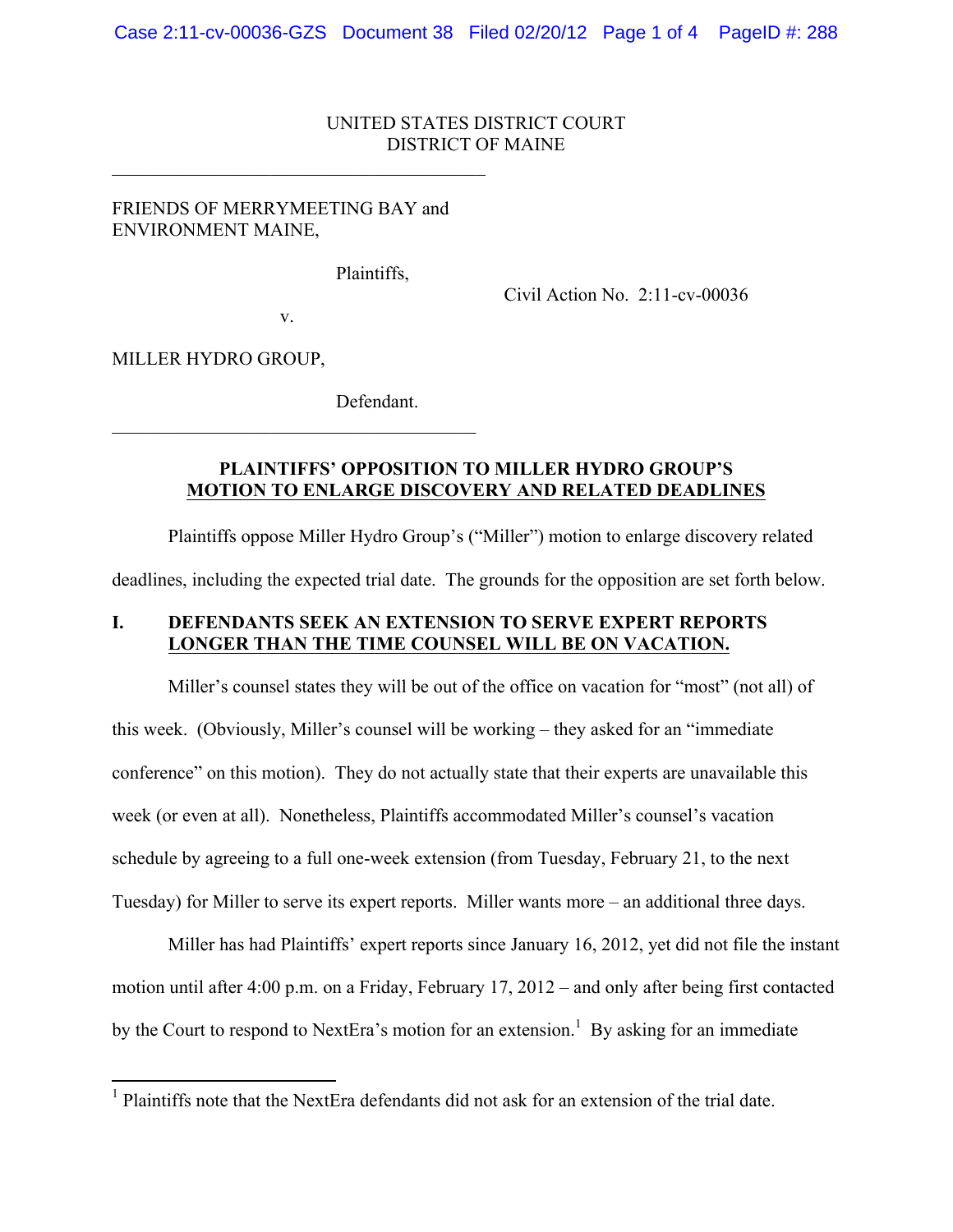conference with the Court, Miller necessitated Plaintiff's counsel (who is visiting his parents out of town over President's Day weekend) to draft this opposition on a holiday weekend. Such is life and litigation. This case is heading towards trial. It is time for Defendants to file their expert reports so Plaintiffs can depose the experts and move on.

#### **II. THE PRETRIAL AND TRIAL SCHEDULE SHOULD NOT BE CHANGED.**

Miller wants to enlarge the pretrial deadlines and the trial date because there will be a lot of depositions to take. This is unfair. *Neither Miller nor any Defendant in any of the other three related cases has noticed any depositions, or even asked Plaintiffs' counsel to schedule any depositions.* By contrast, in the four cases, Plaintiffs have thus far deposed Defendants in one of the cases, noticed the deposition of Defendants in the three other cases, deposed a consultant for two of the Defendants, and issued subpoenas for two more consultant depositions. (Plaintiffs have not noticed depositions of Defendants' experts because they do not yet know who they are and have not received their reports).

By hanging back and not scheduling depositions, Miller has created a self-imposed logjam at the end of the discovery period. Miller (and the other Defendants) should not be rewarded for, and Plaintiffs' interest in a speedy resolution should not be prejudiced by, in the words of one court, a "rope-a-dope approach." Driver v. Town of Richmond, 570 F. Supp. 2d 269, 272 (D. R.I. 2008).

There certainly was nothing preventing Defendants from taking depositions within the last month. For instance, one of Plaintiffs' experts, Maximilian Chang, will testify that should the Court order a shutdown of turbines during salmon migration periods, there would be no adverse impact to the New England electric power grid or the local electric system within Maine.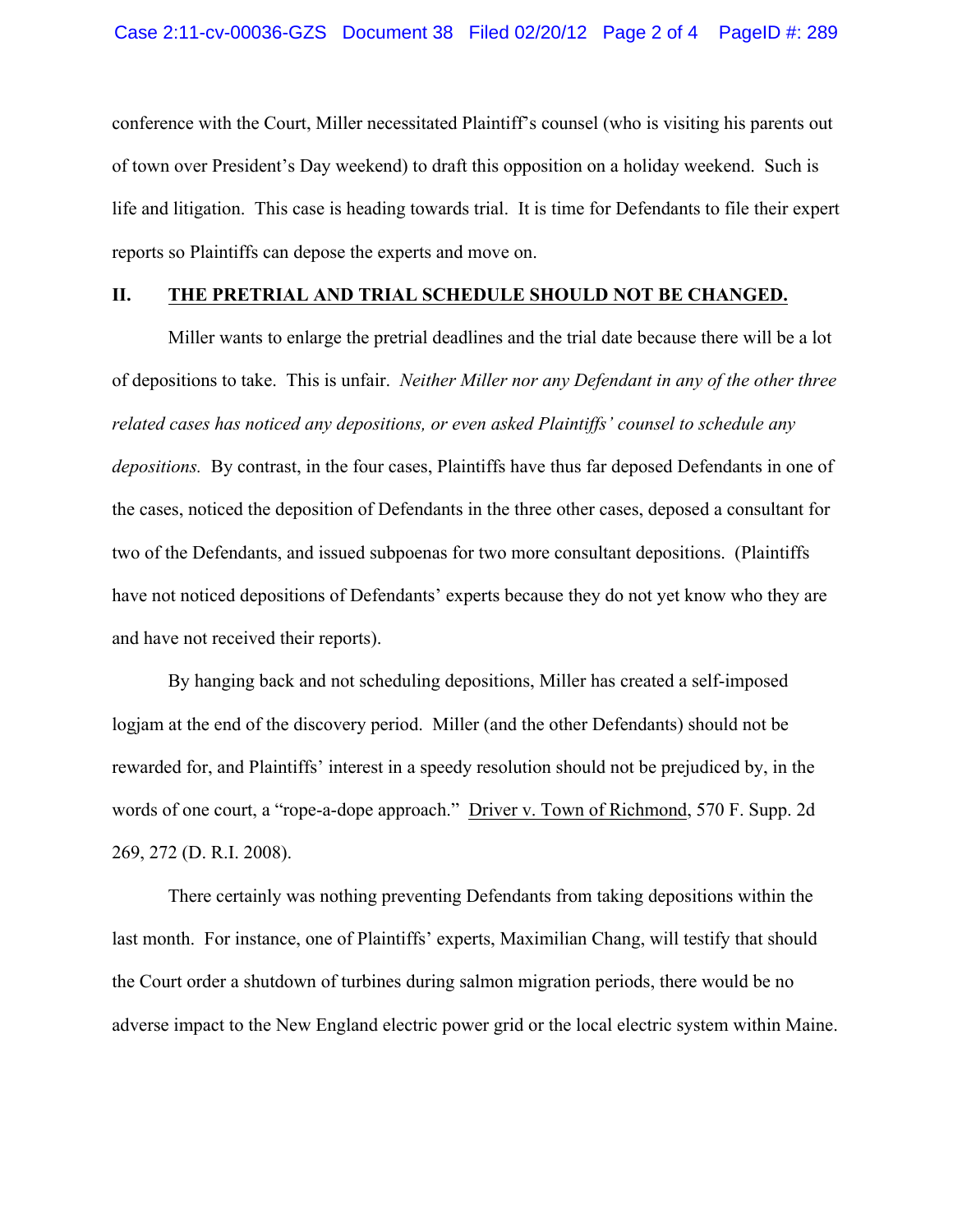Defendants certainly are not awaiting any additional information to take Mr. Chang's deposition. Yet Plaintiffs have not heard from Defendants about a deposition of Mr. Chang.

As for the number of documents in this case, almost all of the documents Plaintiffs produced were either (1) publicly available documents obtained through FOIA requests from the very agencies Miller regularly deals with, or (2) from Miller's own consultant, HDR. Miller is thus already fully aware of their contents (or at least could have been, if they were interested) and review of these documents should not occasion any delay.

The fact is, Plaintiffs' experts had to submit their reports without benefit of many of Defendant's documents. Miller is engaged in a "rolling" production over the course of months, the most recent of which occurred on February 1, 2012. Miller will probably produce more documents between now and trial as they are newly generated, and Plaintiffs will have to live with that. Again, that is simply the nature of litigation.

Lastly, a trial delay will cause additional harm to the endangered salmon. Biologist Jeffrey Hutchings, who specializes in recovery of endangered fish populations, has submitted an expert report (summarizing the testimony he plans to give at trial) stating that "[g]iven the exceedingly low numbers of returning adults to the SHRU, most notably of fish of wild origin, the loss of a single smolt, or of a single adult, to human-induced causes is significant." Hutchings Report, p.2 (attached as Exhibit 1 to the Declaration of David A. Nicholas in opposition to Defendant's renewed motion for a stay, Docket No. 34-2). Accordingly, the trial of this action should be kept on its current schedule.